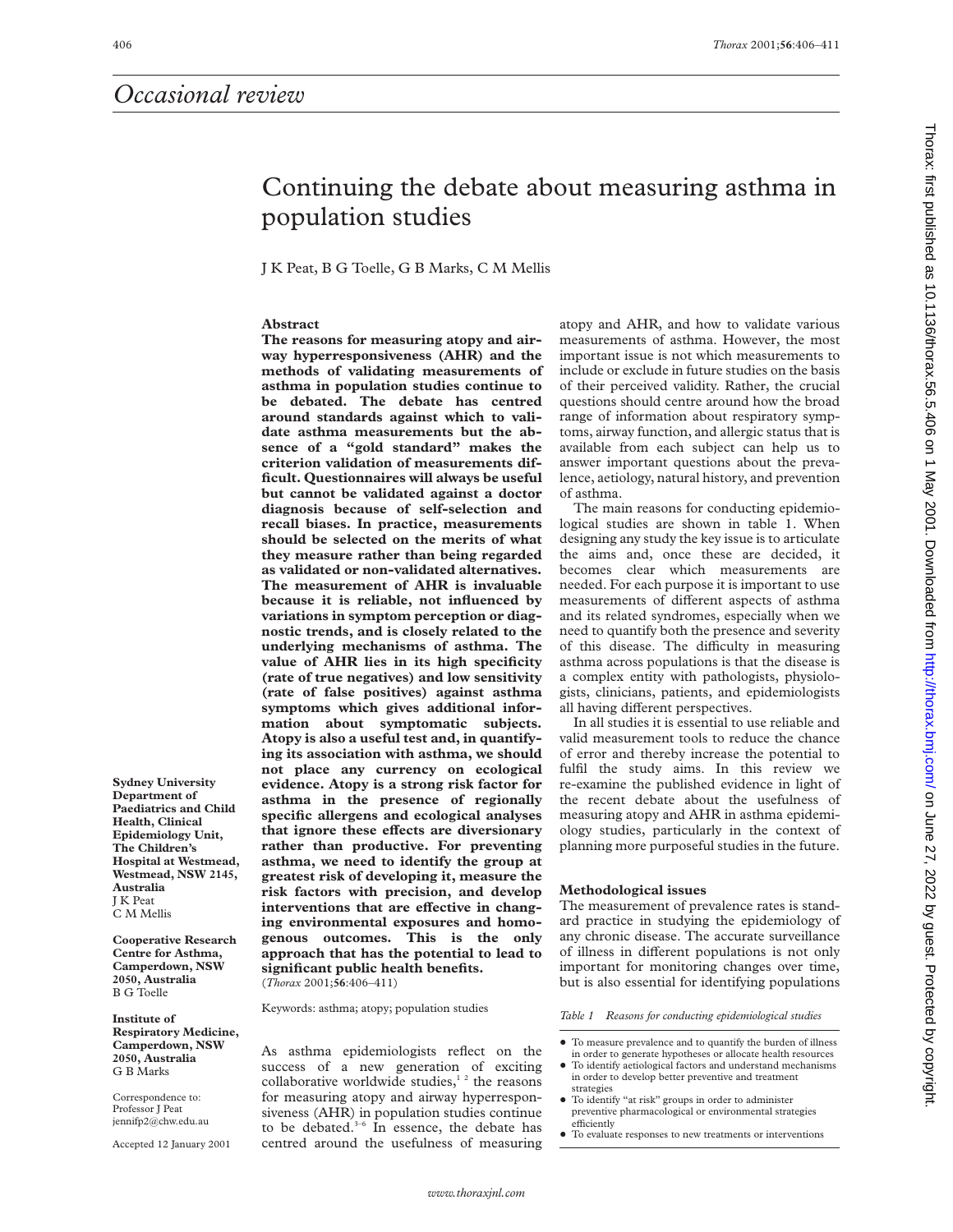with different rates of illness. If exposure information is also measured, such studies are powerful tools for identifying the risk factors that lead to a higher burden of illness in some communities than in others. This approach has been used to compare communities who are genetically similar but who have experienced very different living conditions, $7-10$  who are exposed to different allergens, $11$  or who were born into different time based cohorts.<sup>12</sup> The inherent strength of these studies has been the use of standardised methods to minimise measurement bias and thus strengthen confidence in the comparisons.

In any prevalence studies it is important to use a wide range of measurement tools that have good repeatability and good validity and are therefore accurate markers of asthma severity. For this purpose, non-differential misclassification error is not such a major issue as has been suggested<sup>4</sup> since random error will not unduly influence prevalence. In general, random error will also result in a more conservative estimate of the magnitude of risk factors, and perhaps to a greater confidence in their likely effects. On the other hand, systematic misclassification as a result of inaccurate or invalid measurements will lead to biased estimates of prevalence and associations.

In comparative prevalence studies it is important that the outcome measurement is reproducible across the settings. This approach ensures maximum flexibility to compare various measurements or combinations of measurements between populations. In the recent debate the main issue has been the selection of a measurement that is an appropriate "gold standard" against which to validate measurements of asthma. However, the absence of any gold standard for asthma means that no single measurement can reliably provide all of the information of asthma in the population. Thus, it seems sensible to assume that information that is based on a wide range of measurements, all of which are acknowledged as being relevant to asthma, will give a more comprehensive overview of the extent of the asthma problem in any community. However, the interpretation of this information relies on an understanding of what each measurement actually means in relation to the burden of asthma in an individual.

# **Questionnaire measurements**

In the design of epidemiological studies, much effort has been invested in developing questionnaires for measuring the impact of asthma morbidity. Questionnaires will always be useful data collection instruments because they are cost efficient and because they collect information from the subject's own perspective of their symptom history. However, individual questionnaires must be appropriate for the study setting. For example, for documenting the burden of illness across a population a symptom questionnaire is a suitable tool. Also, when investigating health service utilisation rates for asthma it is appropriate to select subjects who identify themselves as having asthma and to examine the rate of hospital admissions

or doctor consultations that are associated with the illness. However, for research questions about risk factors or aetiological mechanisms we need to be able to identify people who have a condition that is both as recognisable and as homogenous as possible. Because of wide variations in symptom perception and diagnostic practices, questionnaires are not reliable for this purpose.

The presence of a doctor's diagnosis obtained by questionnaire is not a robust measure of asthma for many studies or for use as a gold standard against which to validate other measurements. The identification of a doctor's diagnosis of asthma is unreliable as an epidemiological tool because of the wide variation reported in the criteria for making a diagnosis.<sup>13</sup> Also, the range of diagnostic information that is available to the general practitioner who is responsible for making the diagnosis is often more limited than the information that is available in an epidemiological setting. Furthermore, even after the diagnosis is made, reporting of the diagnosis in response to a questionnaire relies on the patient's recall that a diagnosis was made and this may be subject to systematic or non-systematic errors. An inherent problem with the clinical labelling of asthma by a physician is that a diagnosis may have been given in the past to symptoms that have since resolved. Because few physicians give a diagnosis of "asthma in remission", the labelling is rarely removed in a clinical context. At best, the measurement of a doctor's diagnosis may be relevant for measuring the cumulative prevalence of asthma but is not useful for identifying current severe illness that has specific characteristics, which is particularly important for measuring clinically important risk factors.

In practice, a subject's reporting of a doctor's diagnosis of asthma represents a limited range of information about the presence of asthma and may not be the best gold standard against which to validate other measurements. By using questionnaires to measure symptom history, researchers are largely replicating the method that a doctor uses to reach a diagnosis of asthma during a consultation. The questions are very similar to the type of information that is sought by doctors in deciding whether to offer a diagnosis and how to treat the presenting symptoms. Thus, it is no surprise that a doctor's diagnosis of asthma is more closely related to questionnaire information about symptoms of asthma than to the results of AHR, atopy, or lung function tests.

## **Validating measurements of asthma**

It is important to recognise that epidemiological methods of measuring asthma cannot be criterion validated because no gold standard exists. Asthma is a complex multifaceted illness that can vary from an extremely mild form through to a severe life threatening illness, $14$ and from a symptomatic to a non-symptomatic abnormality.15 Clearly, the criterion validity of any marker of the presence or severity of asthma cannot be simply measured by the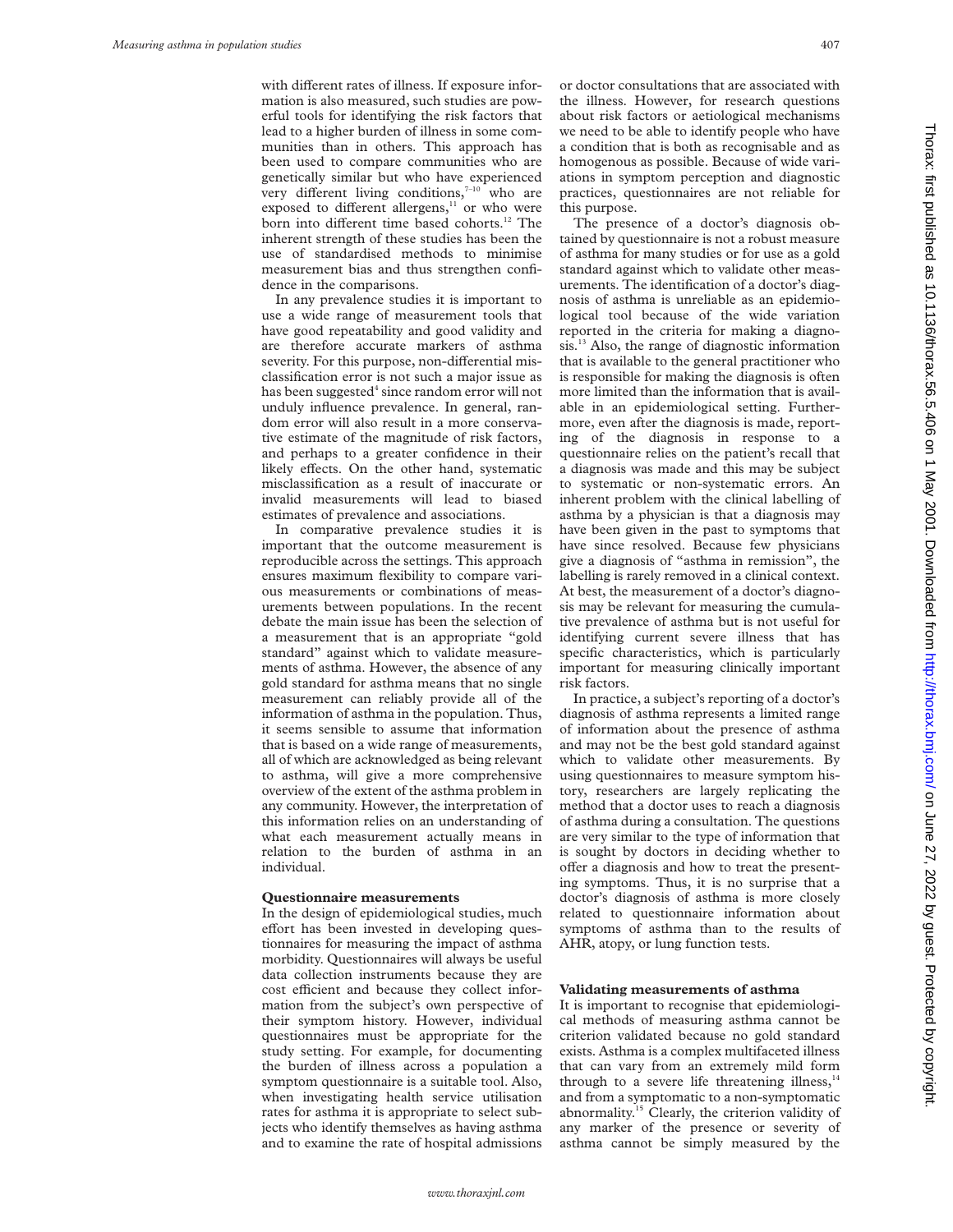agreement between measured diagnosis, symptom presence, symptom severity, or AHR. Because subjects with no symptoms or with mild symptoms are unlikely to seek a medical opinion, self-selection bias will have a strong influence so that a clinical diagnosis will always have a good agreement with symptom reporting. Also, subjects who classify themselves into a symptom positive group using one definition are highly likely to self-select themselves into a symptom positive group when another definition or data collection medium is used.

For these reasons, video questionnaires will invariably have good agreement with selfadministered questionnaires because subjects are likely to report their symptoms, or lack of symptoms, regardless of the methods used to elicit the information. Rather than focusing on agreement between methods, it is more important to select a measurement that is highly reliable for identifying a group with a specific condition. In practice, any measurement of asthma is valuable if it has good repeatability and if it is meaningful in the context of the research study that is being conducted. Different measurements should be selected on the merits of what they measure rather than being thought of as validated or non-validated alternatives.

#### **Measurements of AHR**

Airway hyperresponsiveness is a fundamental characteristic of asthma that is closely related to the basic physiological abnormality that characterises this disease. The measurement of AHR is invaluable because it is reliable,<sup>16</sup> it is objective in that it is not influenced by variations in symptom perception or diagnostic trends, and it is closely related to the underlying mechanisms of asthma as we currently understand them. As a reliable and objective tool, the measurement of AHR is essential in studies to investigate the mechanisms, aetiology, and pathogenic factors that lead to the development of asthmatic symptoms.

Measurements of AHR continue to be useful as an adjunct to questionnaires because they have a valuable role in identifying groups who have a recognisable physiological abnormality. By measuring AHR, atopy and lung function tests, epidemiologists often have far more information available to them than is available to a medical practitioner. The measurement of AHR provides additional information to that provided by questionnaires as it identifies subjects who are asymptomatic but who have abnormally responsive airways. These subjects share a prognosis for subsequent asthma morbidity with subjects who have symptomatic  $AHR<sup>17</sup>$  and therefore should not be simply classified as "non-asthmatics" as they are when only questionnaires are used. The less favourable prognosis of subjects with asymptomatic AHR is not surprising because AHR is a physiological abnormality that is central to the mechanism of variable airflow obstruction that is characteristic of asthma.

For epidemiological studies the value of measuring AHR lies in its relatively high specificity (generally over 80%) and low sensitivity (generally below 50%) when compared *Table 2 Calculation of diagnostic statistics using diagnosed asthma as the index of "disease present or absent" and airway hyperresponsiveness as the index of "test positive or negative"*

|               | Disease present<br>(diagnosed asthma) | Disease absent | <i>Total</i> |
|---------------|---------------------------------------|----------------|--------------|
| Test positive |                                       |                |              |
| (AHR)         | 358(a)                                | 220(b)         | 578          |
| Test negative | 557 (c)                               | 1919(d)        | 2476         |
| Total         | 915                                   | 2139           | 3054         |

Sensitivity =  $a/(a+c)$  = 0.39; specificity =  $d/(b+d)$  = 0.90; positive predictive value =  $a/(a+b) = 0.62$ ; negative predictive value  $= d/(c+d) = 0.78$ ; positive likelihood ratio = sensitivity/  $(1$ —specificity) = 3.9.

with other clinical markers. $6-17$  The high specificity indicates that subjects who are symptom negative are not likely to have AHR—that is, there is a high rate of "true negatives". On the other hand, a low sensitivity indicates that not all subjects who are symptom positive are also AHR positive—that is, there is a high rate of "false positives". These very qualities render AHR a perfect tool for delineating people who have symptoms associated with a physiological abnormality of the airway from those who have symptoms in the absence of an abnormality or who have an illness that is in remission.<sup>15</sup> Evidence suggests that the two groups of subjects with symptomatic AHR and with symptoms in the absence of AHR differ in important clinical aspects.<sup>18</sup> The former group has many of the associated aspects of asthma that has an impact on quality of life. A test that agreed perfectly with symptom information—that is, with a high sensitivity and specificity when assessed against questionnaire responses—would be of no value since it would be an expensive method with which to duplicate more efficient methods of collecting questionnaire information. It is the additional information about symptomatic and asymptomatic subjects that makes AHR a useful test.

Tables 2 and 3 show the sensitivity and specificity of AHR against a doctor diagnosis of asthma or recent symptoms of wheeze as indicated in three cross sectional studies of 8–11 year old children conducted in coastal regions of New South Wales.<sup>19</sup> The values of sensitivity and specificity against the two markers are similar because only 5% of children had wheeze in the absence of a diagnosis of asthma. Thus, the children who fall into the categories of "negative symptoms" and a "negative diagnosis" are largely the same group of children. However, 11.3% of the sample

*Table 3 Calculation of diagnostic statistics using recent wheeze as the index of "disease present or absent" and airway hyperresponsiveness as the index of "test positive or negative"*

|               | Disease present<br>(recent wheeze) | Disease<br>absent | <b>Total</b> |
|---------------|------------------------------------|-------------------|--------------|
| Test positive |                                    |                   |              |
| (AHR)         | 337(a)                             | 246(b)            | 583          |
| Test negative | 409(c)                             | $2078$ (d)        | 2487         |
| Total         | 746                                | 2324              | 3070         |

Sensitivity =  $a/(a+c)$  = 0.45; specificity =  $d/(b+d)$  = 0.89; positive predictive value =  $a/(a+b) = 0.58$ ; negative predictive value  $d/(c+d) = 0.84$ ; positive likelihood ratio = sensitivity.  $(1$ —specificity) =  $4.1$ .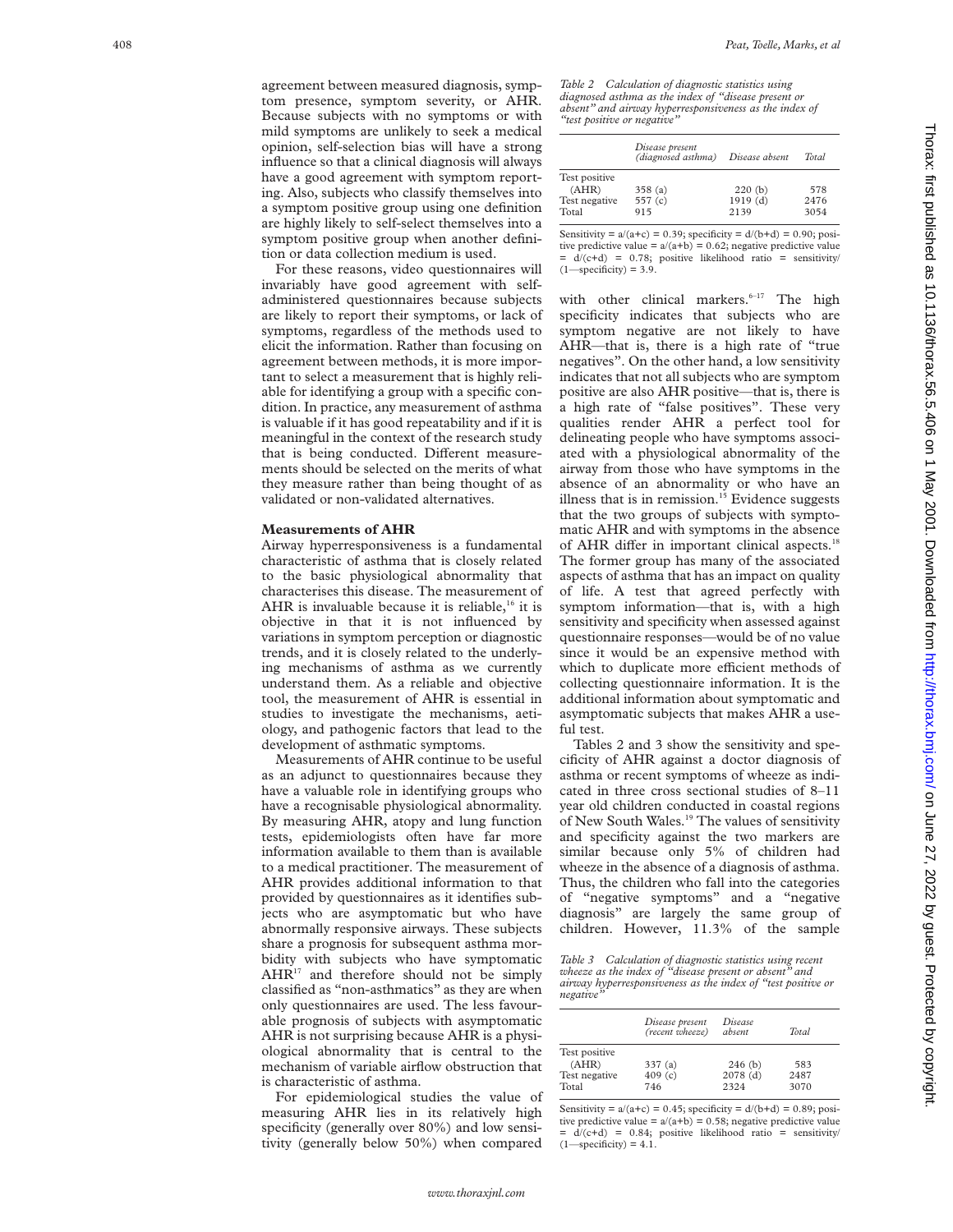reported a previous diagnosis of asthma but had no symptoms in the previous year. Thus, the specificity of AHR as a diagnostic tool for recent wheeze is lower than for diagnosed asthma because the proportion of children who have had symptoms in the past but not recently is removed from the "symptom positive" category. This is an important concept because we need a test that will not classify the group as having current asthma when the disease has resolved or is in remission.

#### **Interpreting measurements of atopy**

It has been suggested that asthma is best defined in terms of the phenomena involved that is, airflow obstruction—and that no restrictions should be made on possible aetiological associations.<sup>2</sup> We strongly agree with these arguments. For this reason it is very important that atopy, which is fundamental to the aetiology of asthma, is not incorporated as part of the definition of asthma. It is also important in quantifying the relation between atopy and asthma that we do not place too much currency on ecological or circumstantial evidence of effect. In studies in which symptoms, sensitisation, and exposure have been measured simultaneously, $11$  atopy is such a strong risk factor associated with asthma that its role should not be disregarded. In addition, numerous studies have provided robust evidence of the strong relation between atopy, exposure to allergens, and asthma $11 20-24$  and very few have shown no association.

It should not be argued that a lack of ecological evidence is evidence that atopy has no relation to asthma.<sup>5</sup> There are obvious reasons why atopy to a regionally specific allergen has a real association with asthma within a community but may not have an ecological association with asthma symptoms across a range of communities. Because asthma is a complex disease, two regions may have a similar prevalence of illness but very different aetiological factors leading to the level of illness. Thus, any ecological comparisons that negate the effects of regionally specific environmental factors are likely to be diversionary rather than productive in identifying important risk factors. Rather than focusing on ecological evidence of no effect, it is much more important to measure the regionally specific associations between exposure to allergens, atopy, and asthma and to use them to work towards developing environmental preventive strategies.

## **Atopy as a risk factor for asthma**

In examining the role of atopy in asthma it is important that both specific outcomes and causal pathways are investigated. It is also vital that the weak association between atopy and a heterogeneous outcome such as a doctor's diagnosis of asthma or reported symptoms is not regarded as evidence of no effect. The proposed mechanism for the association between atopy and asthma is that the inhalation of allergen bearing particles leads to the development of the airway wall abnormalities that are associated with asthma in subjects sensitised to

the specific allergen. Thus, the level of exposure to respirable particles and the prevalence of sensitisation are unlikely to be the same across communities. In addition, the dose response relation between exposure and sensitisation and between exposure and the development of disease may vary widely between communities. The nature of these relationships may be different between allergens and between regions because some allergenic particles, such as those from pollens, may be too large to enter the lower respiratory tract but may enter the nose and lead to sensitisation and rhinitis, but not to asthma.

Because these mechanisms are complex and exposures vary widely both within and between regions, the presence of any atopy is a very poor marker of a specific and clinically relevant sensitisation and exposure. Thus, the use of atopy as a surrogate for these measurements will obviously dilute the measured association between the level of sensitisation and exposure to the region's dominant respirable allergen particles and the prevalence and severity of disease in that region. This problem cannot be solved by treating atopy to any one specific allergen as the relevant exposure since this exposure will vary widely between sites. For example, house dust mites are important in humid regions and moulds such as *Alternaria* are important in dry, desert, or rural regions. $22-25$  For these reasons, the role of atopy cannot be measured by ecological associations. The true role of atopy can only be measured with any accuracy in studies in which exposure and sensitisation are specifically quantified and in which a homogenous outcome measurement is used.

Any measurement of attributable risk that does not take these factors into account will be significantly biased towards the null. The only method of accurately assessing the overall attributable risk for atopy is to take the weighted mean of the strongest attributable risk for a specific allergen at a specific location. In addition, a robust measurement of current asthma would need to be used. Only this type of approach could be used to measure the proportion of asthma cases that are attributable to sensitisation to a locally dominant respirable allergen. Any errors in these methods would lead to an underestimation of effect, but this will not be nearly as significant as the underestimation that is introduced by calculating attributable risk from atopy and diagnosed asthma alone.

# **Predicting prognosis**

As with all public health interventions, effectiveness will be increased if interventions target the group at greatest risk of developing an ongoing clinically important illness. For this purpose, we need to be able to predict which children will have the most severe illness in the future. Atopy and AHR measured during childhood have a relatively high sensitivity and specificity for this outcome and, as a result, have a high positive likelihood ratio for predicting the presence of asthmatic symptoms in later life. In a longitudinal cohort study we found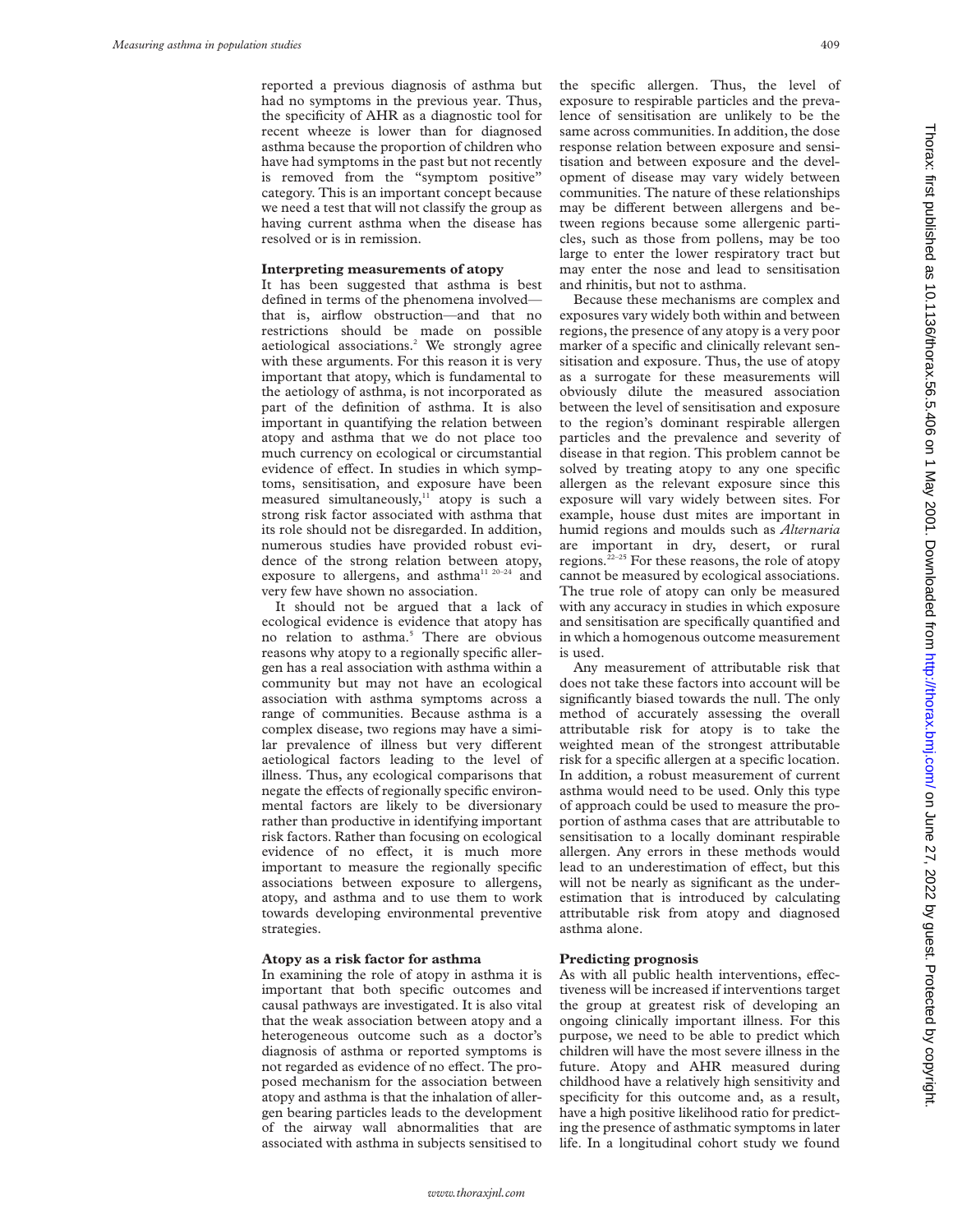that the positive likelihood ratio for predicting active asthma in early adulthood was 2.2 for atopy, 3.1 for recent wheeze, and 3.8 for AHR measured at 8-10 years.<sup>17</sup> However, data from all of the other prospective studies that have been conducted show that symptoms in early life have relatively poor positive likelihood ratios of  $1.0-1.7$  for predicting future illnessthat is, they are barely better than tossing a coin.17 Clearly, atopy and AHR are much better predictive tools than are measurements of symptom history.

In recent years the inclusion criteria for enrolling "high risk" infants in primary prevention studies has been a genetic disposition that is, the presence of symptoms in a parent or sibling.<sup>26 27</sup> However, data from the cross sectional studies shown in tables 2 and 3 show that the presence of maternal asthma has a low sensitivity of 0.21, a specificity of 0.85, and a low positive likelihood ratio of 1.40 for predicting AHR at 8–10 years. If both parents have asthma, the sensitivity increases to 0.37 while specificity falls to 0.76 and the positive likelihood ratio is 1.54. Thus, parental asthma is a very poor predictor of children developing AHR. Although a diagnosis in the mother has a better predictive value for a diagnosis in the child with a sensitivity 0.27 and a positive likelihood ratio 2.3, this estimate is likely to be inflated as a result of a shared diagnostic awareness by the mother who usually completes the questionnaire.

We may never be able to predict perfectly which children will develop asthma or will continue to be symptomatic, or which children will grow up to be non-symptomatic as adults. Thus, we need to take a more pragmatic approach and continue the search for factors to improve the specificity of screening tests so that we can target a group who are highly likely to have an ongoing and clinically important illness. We also need to improve the effectiveness of screening tests so that we avoid imposing interventions on a group who have no need for them. In striving towards this goal, tests of atopy and AHR during childhood seem a more useful starting point for building algorithms to predict future asthma than either early symptoms or a positive family history of asthma.

# **Planning treatment and environmental interventions**

In planning treatment and environmental interventions it is essential that we maintain an inclusive view that encompasses all of the broad epidemiological knowledge that has been accumulated in recent years. We need to design studies that build on the evidence that atopic children are now more susceptible to developing asthma than their parents were at the same age,<sup>28</sup> that different allergens are important in causing asthma in different regions,<sup>25</sup> and that other factors such as diet, environmental tobacco smoke, and breast feeding are regionally influential.<sup>24</sup>

To develop preventive strategies we need precise information on the effects of the major preventable risk factors and of the factors that predict which children will benefit most. This can only be achieved with good markers of asthma severity. The quest for preventing or treating asthma by the manipulation of allergen exposure began over a decade ago and, since then, many studies of primary, secondary and tertiary prevention have been conducted with largely encouraging outcomes. Although a recent meta-analysis suggested that there was no conclusive evidence for the effectiveness of house dust mite allergen avoidance,<sup>29</sup> we should certainly not be discouraged. Few studies included in the meta-analysis actually achieved reductions in allergen levels or were specifically designed to measure effectiveness, and most enrolled adults in whom established asthma may not be reversible by any means. Thus, the benefits of allergen avoidance will not be certain until studies of a much better quality are conducted.

# **Future directions**

It is important to continue to appraise prevention studies critically and to strive to conduct more rigorous studies in the future. Because disease prevention as a result of public health strategies has been attained in many other health areas, we need to strive to develop effective public health strategies for the prevention of asthma in the next generation of children. Any new strategies will only be successful if better information about predictive factors is collected and more rigorous interventions are developed.

Clinical trials that build on epidemiological evidence for the role of environmental factors in childhood asthma are urgently needed. Such studies will need to enrol children who are at high risk of having symptoms in later life, to ensure that the intervention itself is effective in achieving changes in environmental exposures, and to use an outcome measurement that is reliable and homogenous. Only studies that fulfil these criteria will be able to change thinking about effective methods for managing childhood asthma and for reducing the burden of respiratory symptoms in the community. In taking this approach, we need to build on our investments in asthma epidemiology in the last two decades and to work towards a more informed consideration of the purpose of conducting new population studies in the future.

We need to conduct prospective studies in which all possible risk factors are measured concurrently. This will lead to the development of much better predictive algorithms with a high sensitivity and specificity for clinically important outcomes such as severe asthma that has an important impact on quality of life. By taking this path we will gain a much richer breadth of knowledge about the causes and prevention of asthma. In the future it really does not matter whether we prevent the development of persistent wheeze, AHR, or atopy since a reduction in any of these conditions has the potential to lead to a significant public health gain.

The authors acknowledge the contribution of Professor Ann Woolcock who inspired them to write this article.